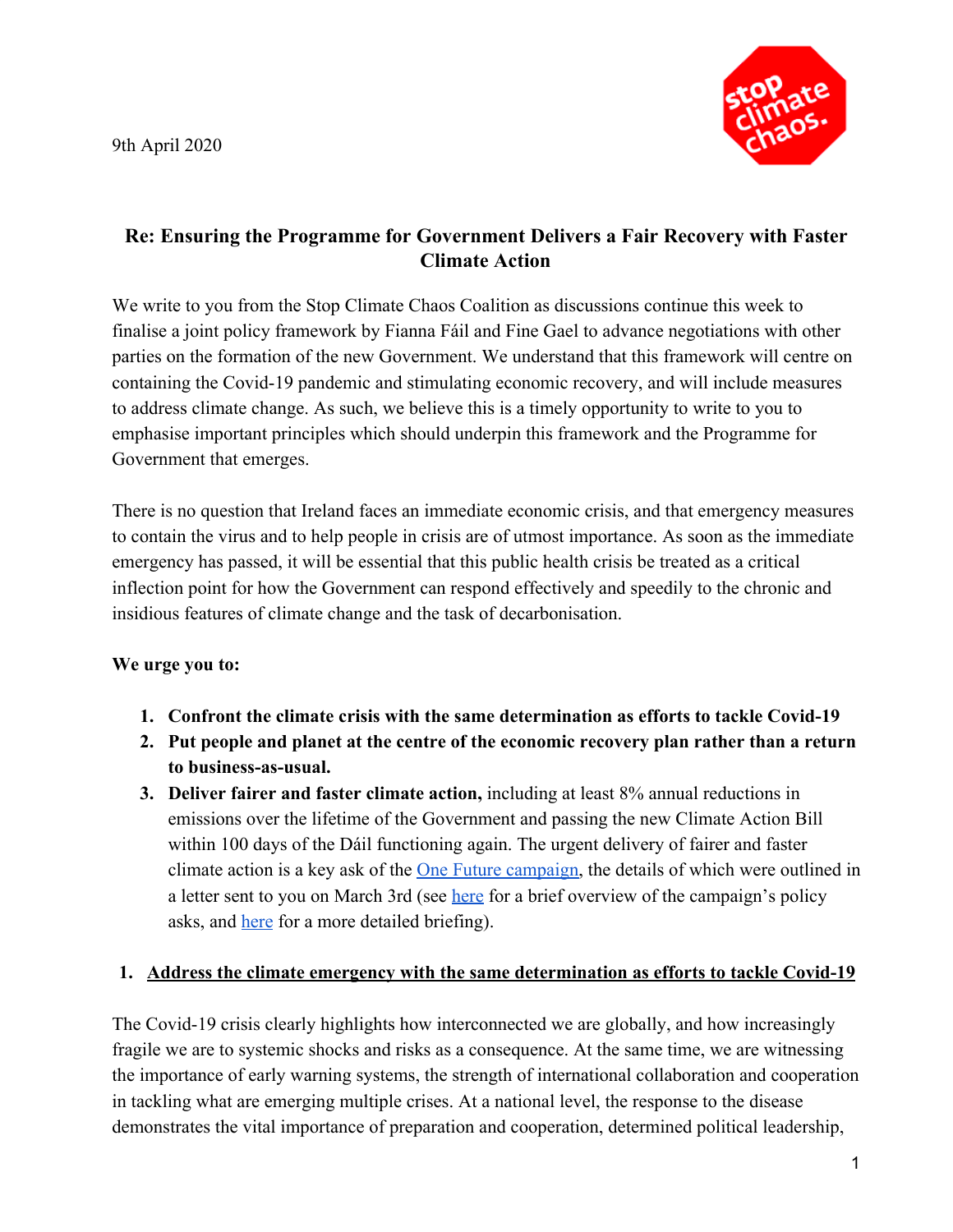effective communication, timely state intervention at the scale required, and the central role of independent science and trusted expertise in informing government decision-making. We are witnessing what is possible to achieve nationally in the face of a global crisis, at State and community level, when resources are mobilised and coordinated, and coherent expert-led decisions are implemented with the scale, urgency and leadership required.

The next Government must learn from this current situation that they have **a responsibility to reduce emissions with the scale and urgency that is necessary to limit global temperature increases in line with the Paris Agreement.** Unlike Covid-19, climate change is an entirely foreseeable global risk. Like Covid-19, however, it will have dramatic and far-reaching, potentially catastrophic society-wide impacts. The last Dáil declared a climate and biodiversity emergency: the incoming Government must act like there is an emergency. An overheating planet and less resilient ecosystems are already putting people, societies and economies at growing risk of global crises – if we delay any further the transformations required to build sustainable, climate-resilient economies and restored ecosystems, the dramatic, irreversible costs will keep rising.

**We are calling on all parties to ensure the next Programme for Government demonstrates the same leadership and determination to reduce emissions, commensurate to the scale and urgency required, as currently deployed to suppress the transmission of coronavirus.**

## **2. Put people and planet at the centre of the economic recovery plan**

The Government has rightly committed to the necessary interventions that will help provide important economic support and security to individuals and families in this time of instability and uncertainty. The public health crisis we are currently experiencing however, demonstrates the need for economies that support the long-term health, wellbeing and sustainability of communities.

As soon as attention moves to rebooting the economy, it will be essential that we focus our public policy and public investment on laying the foundations for an economy that is more sustainable, more resilient and more equal. **If we fail to do so, we will knowingly repeat mistakes from the last economic crisis that have resulted in a failure to meet climate action objectives.** Ireland cannot afford to return to a business-as-usual model with short-term economic measures which further jeopardise a safe and sustainable future for all. Recovery efforts that roll back environmental standards, subsidise or lock in high emitting industries and sectors, technologies or activities, will exacerbate existing risks such as the health impacts of worsening air pollution, the impacts of accelerating climate breakdown, and the economic costs of a delayed transition to a zero carbon future and the loss of ecosystem services.

Amid the crisis, this is our chance to build a better future. Any stimulus plans that are envisaged in the next Programme for Government, if carefully considered, designed and targeted, can place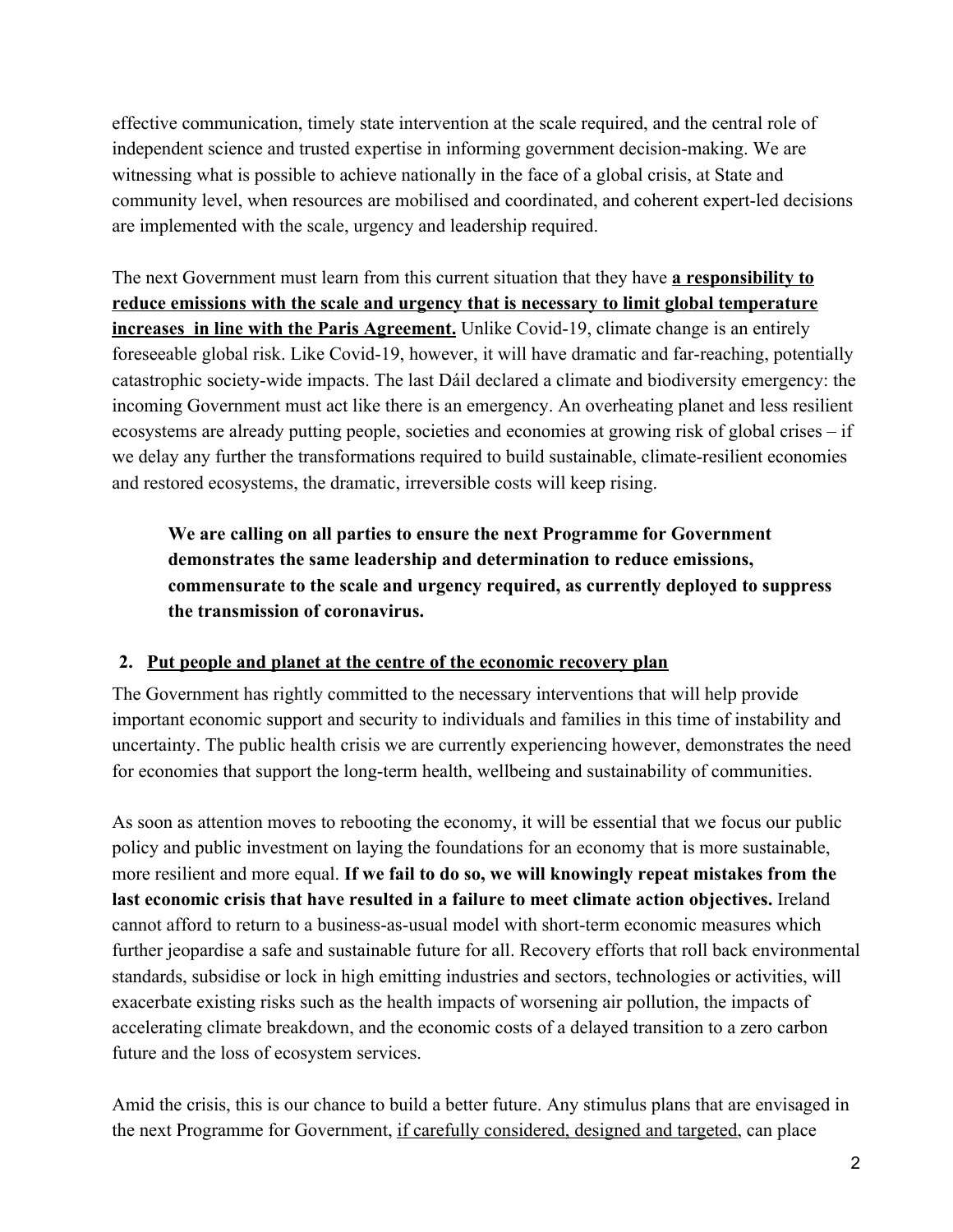Ireland on a firmer footing on the path to implementing the Paris Agreement and ensuring that the essential task of building a secure, sustainable and equitable future are not lost or undermined by a short-sighted vision of what economic recovery looks like. We must use this opportunity to substantially green capital expenditure plans and channel investment into zero-carbon infrastructure, food security, sustainable land use and habitat restoration, clean renewable energy, public health care, the expansion of social security, and into quality sustainable jobs. Stimulus packages that boost economic activity must be consistent with, not contradict, our obligations to the Paris Agreement.

**We are calling on all parties to ensure that any economic recovery plan currently being developed must speed up the transition to a healthier, fairer, sustainable society and economy. It must be subjected to an emissions impact assessment and it must reduce not raise emissions over the lifetime of the Government.**

### **3. Deliver fairer and faster climate action**

The fast evolving and uncertain situation we currently find ourselves in emphasises the importance and necessity of a stable climate policy governance framework that keeps a sustained focus on transitioning to a zero carbon future, especially when there is a risk that competing priorities will be allowed to crowd-out essential climate action. To achieve this, and now more so than ever, we need strengthened climate legislation based on the cross-party recommendations in the JOCCA report and on the outgoing Government's outline draft of a Bill, including putting net-zero target into law, mandating the Dáil to set 5 year emissions targets in the form of carbon budgets, requiring the Government to set decarbonisation targets for each sector and establishing that the Climate Action Plan will be updated annually.

# **We call on the next Government to prioritise strengthening the 2015 Climate Act, with a view to a new climate action law being passed by the Dáil within 100 days of the formation of a Government.**

To reduce emissions with the urgency and scale required, the incoming Government must deliver emissions reductions that average at least 8% a year over the lifetime of the Government. That is what climate science and expert-advice indicates is required if we are to bend the emissions curve in line with the Paris Agreement. Indeed, as the UN Secretary General has pointed out, that is what global emissions must be reduced by every year from now to 2030; richer countries should in fairness reduce further and faster.

The outgoing Government, in the 2019 Climate Action Plan, proposed emissions reductions of only 2% a year over the next decade. That is simply inadequate and unacceptable. It is also unsustainable politically as well as environmentally. The EU has begun the process of raising its overall 2030